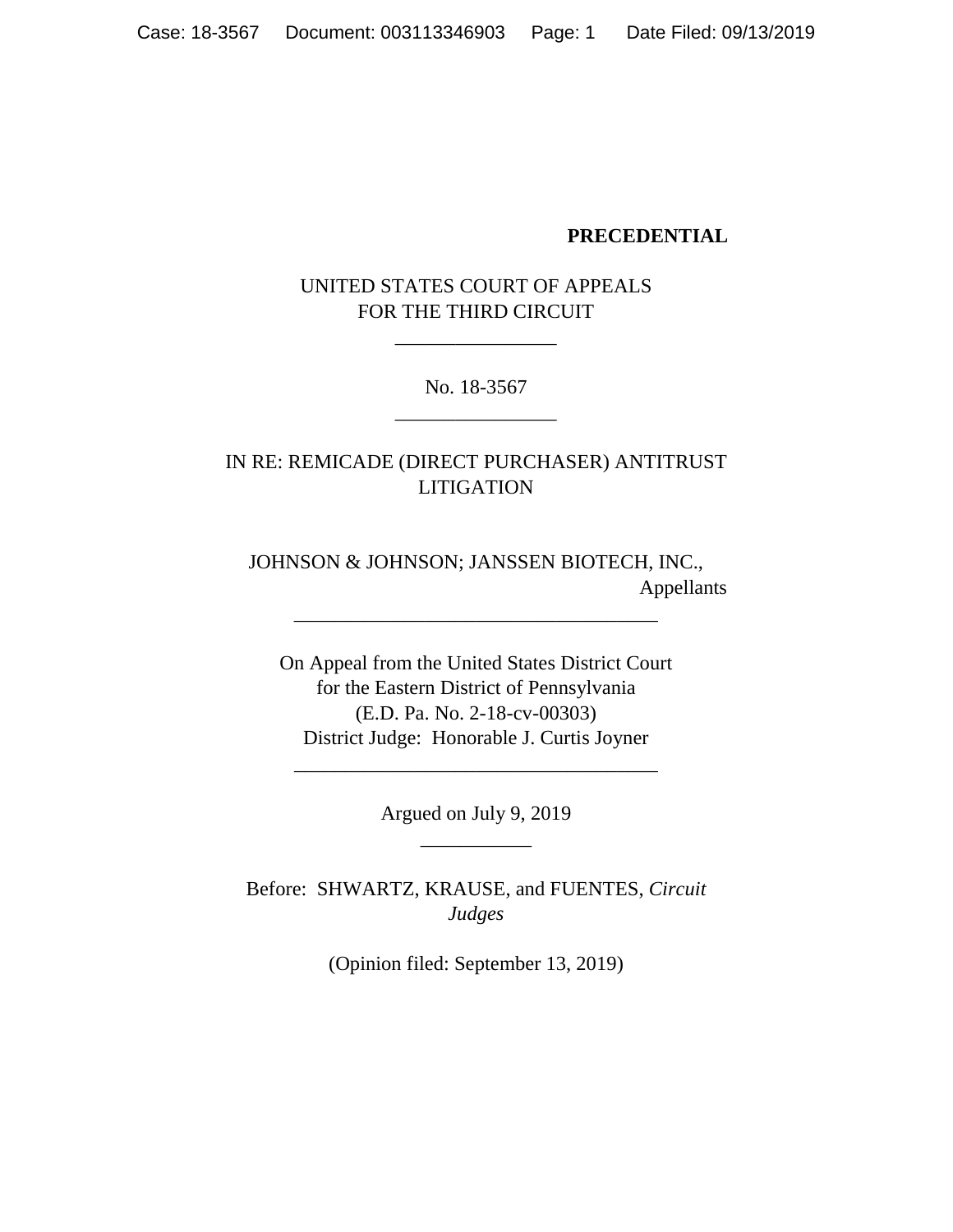Ashley E. Bass Covington & Burling 850 10th Street, N.W. One City Center Washington, DC 20001

William F. Cavanaugh, Jr. [Argued] Adeel A. Mangi Sara A. Arrow Patterson Belknap Webb & Tyler 1133 Avenue of the Americas New York, NY 10036

Leslie E. John Burt M. Rublin Ballard Spahr 1735 Market Street 51st Floor Philadelphia, PA 19103

*Counsel for Appellants* 

David F. Sorensen [Argued] Andrew C. Curley Zachary D. Caplan Daniel J. Walker Berger Montague 1818 Market Street Suite 3600 Philadelphia, PA 19103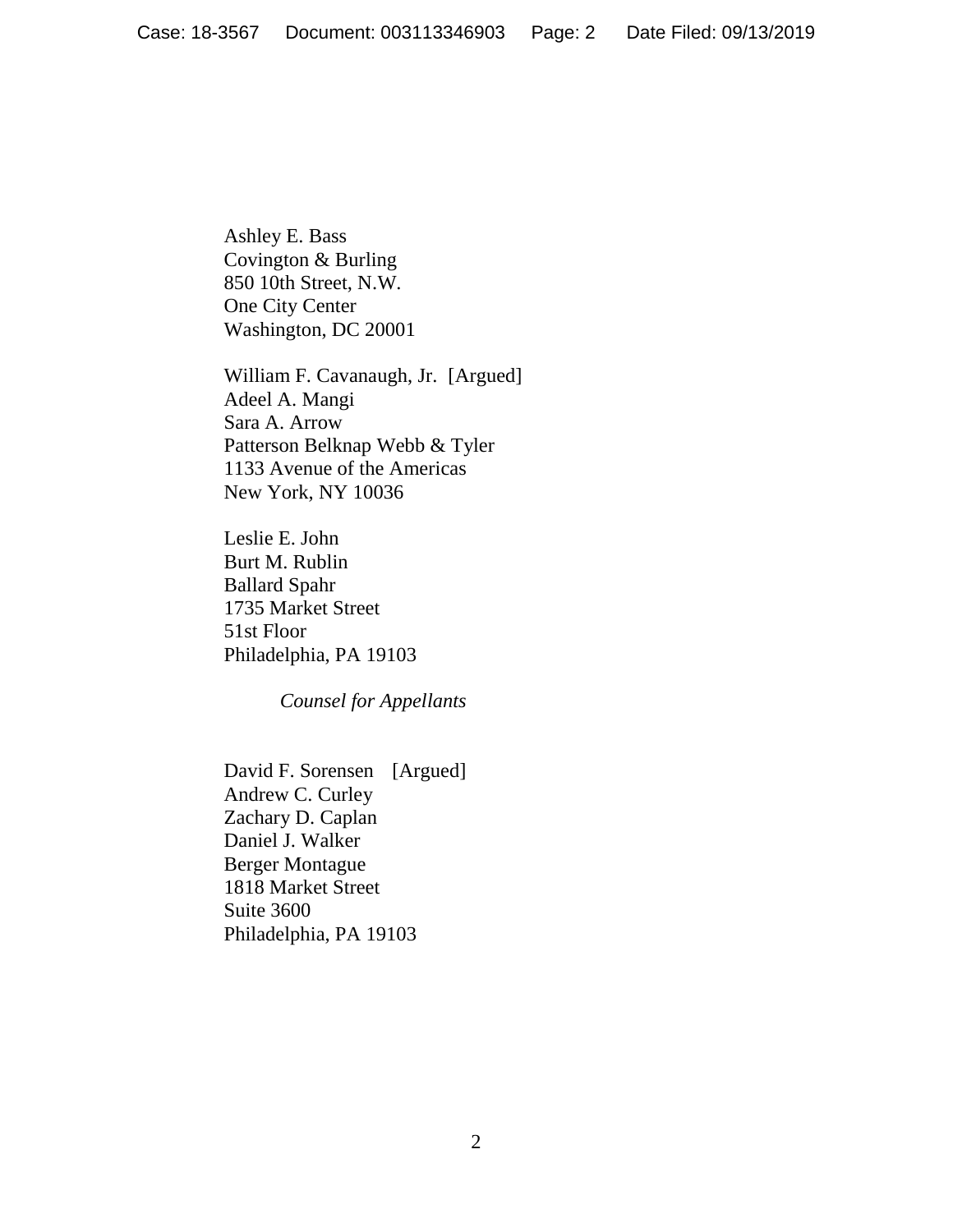Archana Tamoshunas, Esq. Taus Cebulash & Landau 80 Maiden Lane Suite 1204 New York, NY 10038

*Counsel for Appellee* 

# OPINION OF THE COURT *\_\_\_\_\_\_\_\_\_\_\_\_\_\_\_\_\_\_\_\_\_\_*

*\_\_\_\_\_\_\_\_\_\_\_\_\_\_\_\_\_\_\_\_\_\_*

KRAUSE, *Circuit Judge*.

Johnson & Johnson and its subsidiary Janssen Biotech, Inc. appeal the District Court's denial of their motion to compel arbitration of federal antitrust claims asserted by Rochester Drug Cooperative (RDC) on the ground that those claims fall within the scope of an agreement to arbitrate all claims "arising out of or relating to" a distribution contract between them. We conclude that RDC's antitrust claims, which allege that Johnson & Johnson and Janssen Biotech's anticompetitive conduct caused RDC to pay artificially inflated prices for products purchased under the distribution contract, do "arise out of or relate to" the distribution contract. Accordingly, we will reverse and remand for the District Court to refer the matter to arbitration.

#### **I. Background**

RDC is a direct purchaser and wholesaler of Remicade, the brand name of infliximab, which is a "biologic infusion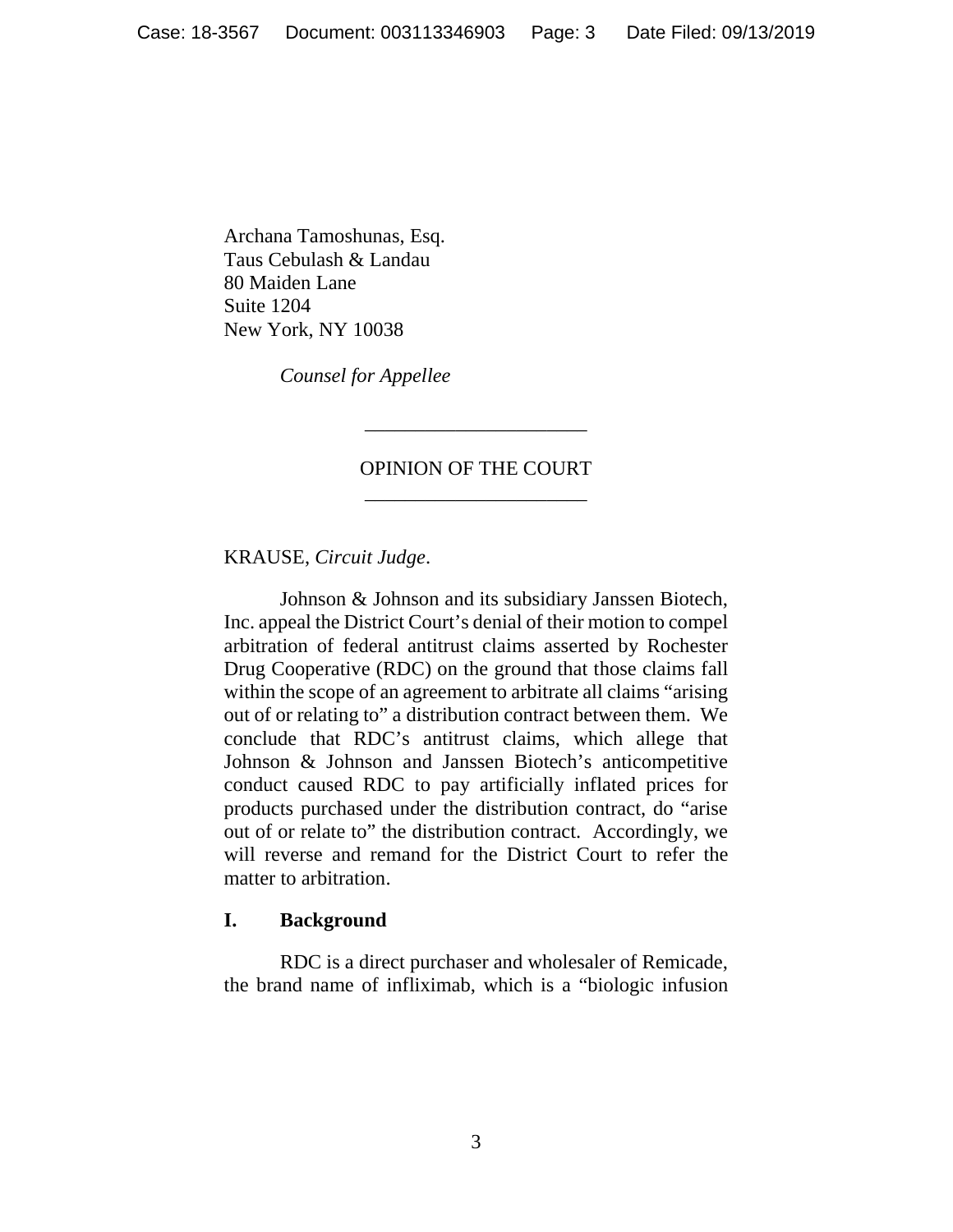$d\text{rug}^{\prime\prime}$  manufactured by Johnson & Johnson and Janssen Biotech (J&J) and used to treat inflammatory conditions such as rheumatoid arthritis and Crohn's disease. For many years, Remicade was the only infliximab drug on the market, but that position was threatened when the Food and Drug Administration (FDA) began approving "biosimilars" of Remicade—that is, drugs produced by other companies that have been deemed by the FDA to have no clinically meaningful differences from Remicade. The thrust of RDC's allegations is that J&J sought to maintain Remicade's monopoly by engaging in an anticompetitive scheme referred to as a "Biosimilar Readiness Plan" (Plan), which consisted of, *inter alia*, (1) "[i]mposing biosimilar-exclusion contracts on insurers that either [i] require insurers to deny coverage for biosimilars altogether or [ii] impose unreasonable preconditions . . . governing coverage"; (2) "[m]ulti-product bundling of J&J's Remicade with other J&J drugs, biologics, and medical devices"; and (3) "[e]xclusionary agreements and bundling arrangements with healthcare providers similar to those entered into with insurers." JA 100.

To be clear, RDC's own contractual relationship with J&J is limited to a [2](#page-3-1)015 Distribution Agreement (Agreement),<sup>2</sup> which is not alleged to be part of J&J's Plan. The Agreement establishes RDC as an "Authorized Distributor of Record" and sets out various logistical obligations for its distribution of J&J's pharmaceutical products, including Remicade. JA 169.

<span id="page-3-0"></span><sup>&</sup>lt;sup>1</sup> RDC Br. 3. A biologic drug is one "derived from natural, biological sources." *Id.* at 3 n.9 (citation omitted).

<span id="page-3-1"></span><sup>2</sup> The Agreement was executed between RDC and JOM Pharmaceuticals Inc., a J&J entity that handles J&J's distribution contracts.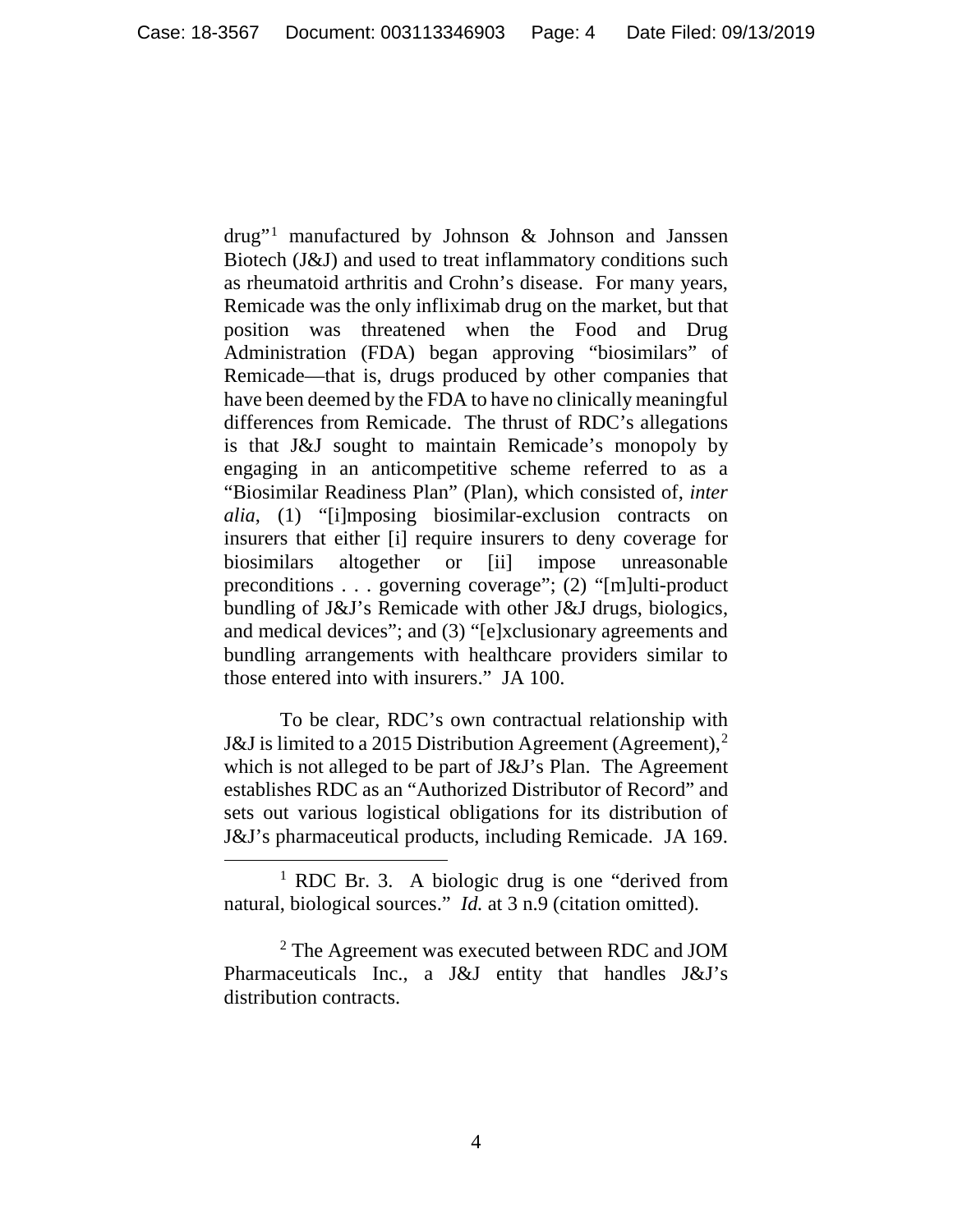While the Agreement does not specify an exact purchase price for Remicade, it does provide that J&J "will sell Products to the Distributor at the applicable Product's Wholesale Acquisition Cost (the 'WAC' or 'List Price')." JA 172.

The Agreement also contains a "Dispute Resolution" term (i.e., arbitration clause), which provides, in pertinent part:

> 4.21 Dispute Resolution. (a) Any controversy or claim arising out of or relating to this agreement (including without limitation any controversy or claim involving the parent company, subsidiaries, or affiliates under common control of the Company or the Distributor (a "Dispute")), shall first be submitted to mediation according to the *Commercial Mediation Procedures* of the American Arbitration Association ("AAA") . . . .

> (b) Any Dispute that cannot be resolved by mediation within 45 days . . . shall be resolved by arbitration in accordance with the Commercial Arbitration Rules of the AAA . . . and the Federal Arbitration Act, 9 U.S.C. §1 et seq.

JA 188.

RDC brought claims under Sections 1 and 2 of the Sherman Act based on J&J's alleged anticompetitive conduct, and J&J moved to compel arbitration on the basis that those claims "aris[e] out of or relat[e] to" the Agreement. The District Court denied J&J's motion on the ground that RDC's antitrust claims are not arbitrable because they "are separate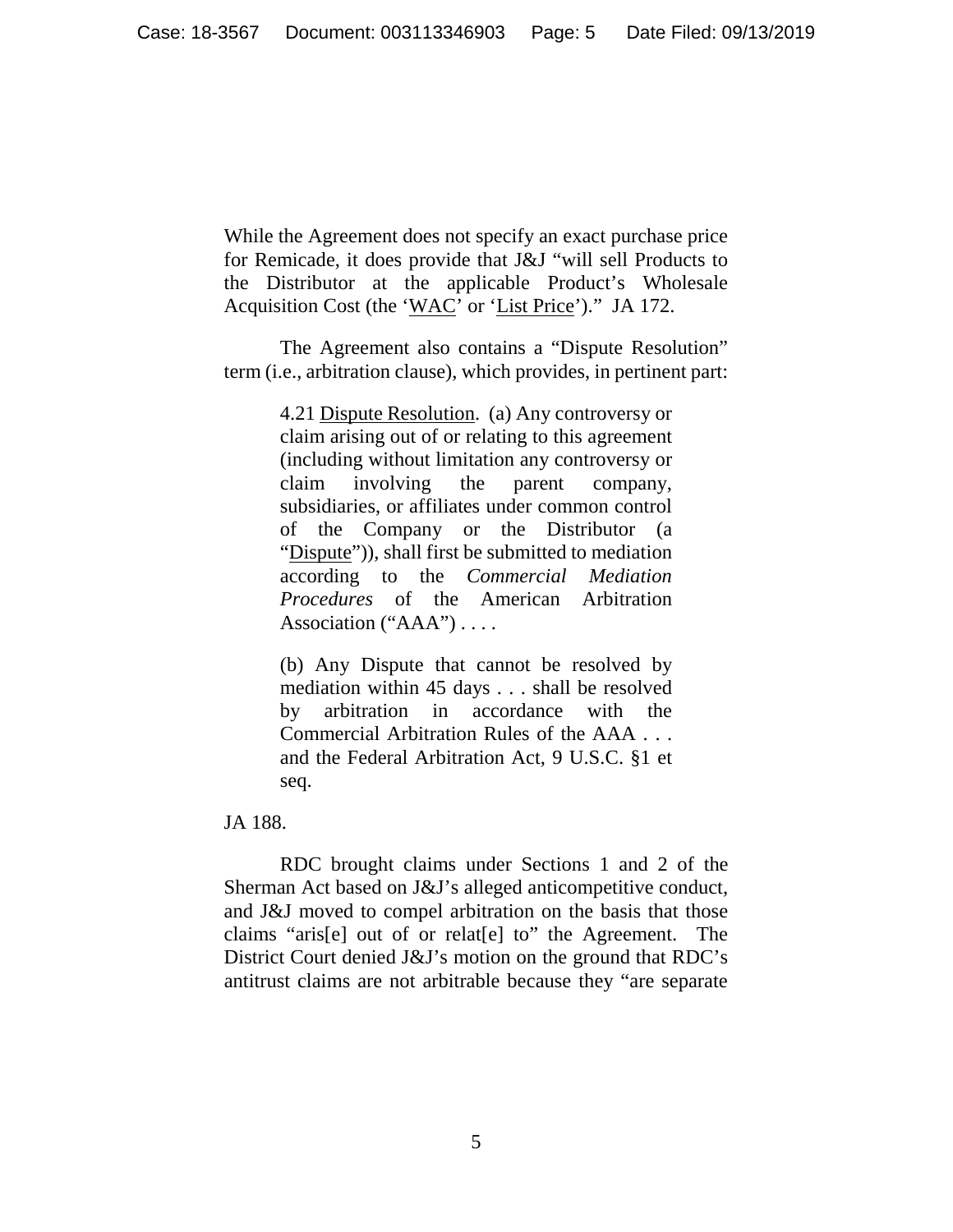from, and cannot be resolved based on," the Agreement. *In re Remicade Antitrust Litig.*, No. 18-cv-00303, 2018 WL 5314775, at \*8 (E.D. Pa. Oct. 26, 2018) (alterations in original). In so concluding, the District Court relied heavily on this Court's decision in *CardioNet, Inc. v. Cigna Health Corp.*, 751 F.3d 165 (3d Cir. 2014), where we explained—in the context of a clause providing for arbitration of disputes "regarding the performance or interpretation of the Agreement"—that whether the plaintiff's claims were within the scope of the clause depended on whether "the claims at issue relate to the performance or interpretation of the Agreement." *Id.* at 174–75. Although the arbitration clause in this case used significantly broader language, the District Court reasoned that RDC's antitrust claims likewise "did not arise from the Agreement [with J&J]," *In re Remicade Antitrust Litig.*, 2018 WL 5314775, at \*8, because "whether [J&J] performed its obligations under the Agreement has no bearing on whether it harmed [RDC]," *id.* (alterations in original) (quoting *CardioNet*, 751 F.3d at 175). J&J timely appealed.

# **II. Discussion**[3](#page-5-0)

l

On appeal, the parties dispute (A) as a threshold matter, whether federal or state law governs the scope of an agreement

<span id="page-5-0"></span><sup>&</sup>lt;sup>3</sup> The District Court had jurisdiction under 28 U.S.C. §§ 1331 and 1367(a). Although there has been no final judgment, we have jurisdiction under the Federal Arbitration Act, which permits interlocutory appeals from an order denying a motion to compel arbitration. *See Zimmer v. CooperNeff Advisors, Inc.*, 523 F.3d 224, 228 (3d Cir. 2008); 9 U.S.C. § 16(a)(1)(B) (providing that an appeal may be taken from an order denying a petition to compel arbitration). "We exercise plenary review over questions of law concerning the applicability and scope of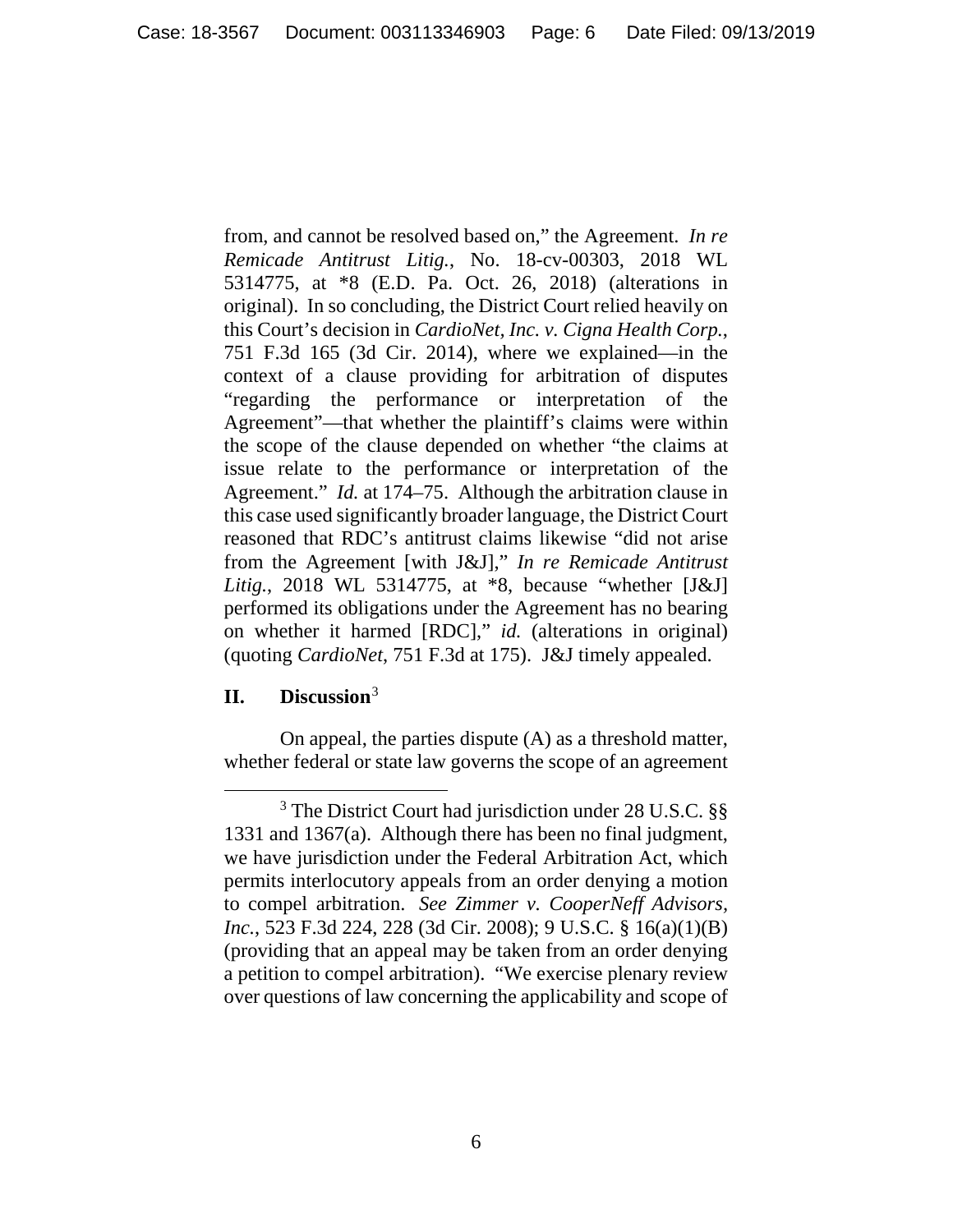to arbitrate, and (B) if state law does apply, whether the arbitration agreement here, properly interpreted, encompasses RDC's statutory antitrust claims. We address each issue in turn.

### **A. The Law Governing the Scope of Arbitration**

The Federal Arbitration Act (FAA) reflects the "national policy favoring arbitration and places arbitration agreements on equal footing with all other contracts." *Buckeye Check Cashing, Inc. v. Cardegna*, 546 U.S. 440, 443 (2006); *see* 9 U.S.C. § 2 ("A written provision in . . . a contract evidencing a transaction involving commerce to settle by arbitration a controversy . . . arising out of such contract . . . shall be valid, irrevocable, and enforceable, save upon such grounds as exist at law or in equity for the revocation of any contract."). Because the underlying principle of all arbitration decisions is that "arbitration is strictly a matter of consent," *Lamps Plus, Inc*. *v. Varela*, 139 S. Ct. 1407, 1415 (2019) (alterations omitted) (quoting *Granite Rock Co. v. Teamsters*, 561 U.S. 287, 299 (2010)), the "FAA requires courts to 'enforce arbitration agreements according to their terms,'" *Lamps Plus*, 139 S. Ct. at 1415 (quoting *Epic Sys. Corp. v. Lewis*, 138 S. Ct. 1612, 1621 (2018)). But before compelling any party to arbitrate pursuant to the FAA, a court must consider two "gateway" questions: (1) "whether the parties have a valid arbitration agreement at all" (i.e., its enforceability), and (2) "whether a concededly binding arbitration clause applies to a certain type of controversy" (i.e., its scope). *Id.* at 1416–17 (citation omitted); *see Kirleis v.* 

arbitration agreements." *Zimmer*, 523 F.3d at 228 (citation omitted).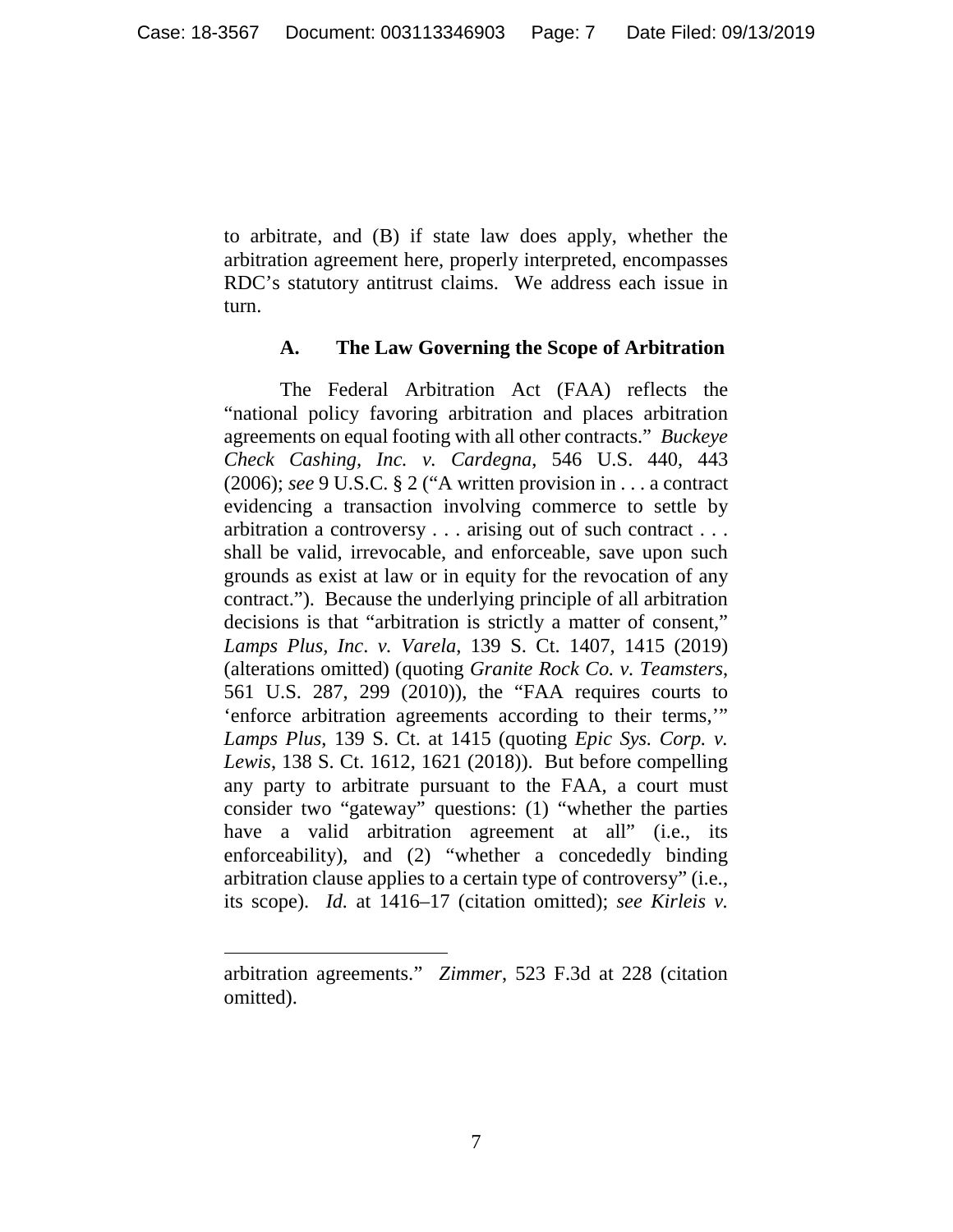*Dickie*, *McCamey & Chilcote, P.C.*, 560 F.3d 156, 160 (3d Cir. 2009).

As we recently observed in *Jaludi v. Citigroup*, No. 16- 3577, 2019 WL 3558978 (3d Cir. Aug. 6, 2019), "[i]n applying state law at step one, we do *not* invoke the presumption of arbitrability." *Id.* at \*7 (citations omitted). "At step two, however, 'in applying general state-law principles of contract interpretation to the interpretation of an arbitration agreement . . . due regard must be given to the federal policy favoring arbitration.'" *Id.* (quoting *Volt Info. Scis., Inc. v. Bd. of Trs.*, 489 U.S. 468, 475 (1989)). Here, because "the parties do not contest the enforceability of the Agreement's arbitration provision," *In re Remicade Antitrust Litig.*, 2018 WL 5314775, at \*3, this case turns on step two, that is, whether the alleged antitrust violations fall within the scope of the Agreement's arbitration clause providing for arbitration of any "controversy or claim arising out of or relating to" the Agreement, JA 188.

The parties disagree as to the applicable body of law used to interpret the scope of that clause. While J&J argues that it "is a matter of federal law" and the federal presumption in favor of arbitration therefore ends the inquiry, J&J Br. 8–9 (quoting *Century Indem. Co. v. Certain Underwriters at Lloyd's*, 584 F.3d 513, 524 (3d Cir. 2009) (quoting *China Minmetals Materials Imp. & Exp. Co. v. Chi Mei Corp*., 334 F.3d 274, 290 (3d Cir. 2003))), RDC contends that courts must apply "'ordinary state law principles to evaluate arbitration agreements' (so long as they do not conflict with the FAA)," RDC Br. 18 (quoting *MacDonald v. CashCall, Inc.*, 883 F.3d 220, 228 (3d Cir. 2018)). The truth, we conclude, lies somewhere in between. While RDC's view generally accords better with Supreme Court precedent, at least as the starting point, *see Lamps Plus*, 139 S. Ct. at 1415, we take this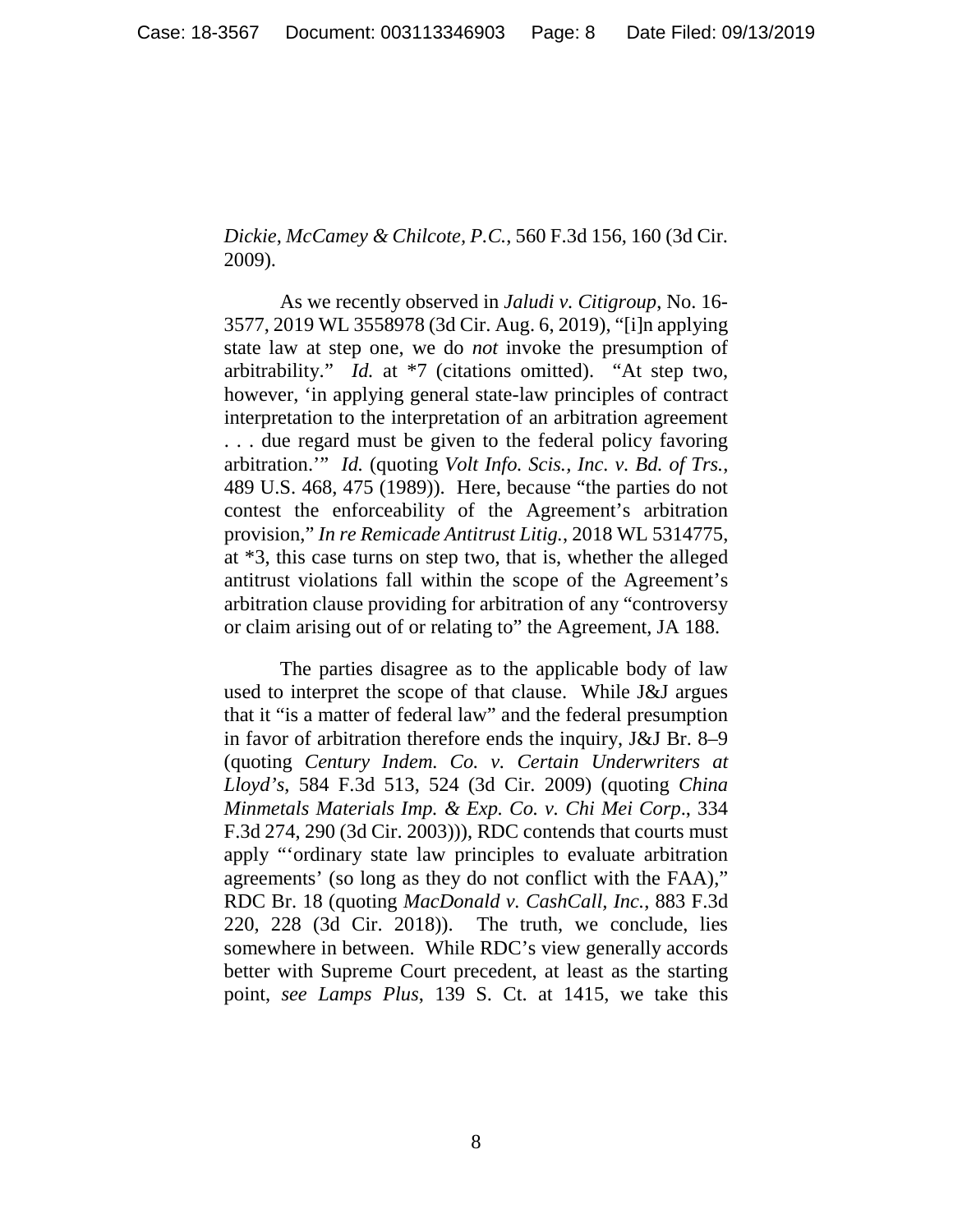opportunity to delve into the interplay between state and federal law and, in the process, to clarify our Court's case law.

To place our holding today in context, we briefly review our case law to date. Early on, we held that "whether a particular dispute is within the class of those disputes governed by the arbitration and choice of law clause is a matter of federal law." *Becker Autoradio U.S.A., Inc. v. Becker Autoradiowerk GmbH*, 585 F.2d 39, 43 (3d Cir. 1978). But the Supreme Court disagreed, holding in *First Options of Chicago, Inc. v Kaplan*, 514 U.S. 938 (1995), that "[w]hen deciding whether the parties agreed to arbitrate a certain matter (including arbitrability), courts generally . . . should apply ordinary state-law principles that govern the formation of contracts." *Id.* at 944. And we acknowledged that disagreement in *China Minmetals*, where we observed that under *Becker*, "federal law applie[d] to the interpretation of arbitration agreements," *China Minmetals*, 334 F.3d at 290 (alterations and citations omitted), and then "recognized, however, that the Supreme Court in *First Options* stated that a court deciding whether the parties agreed to arbitrate a certain matter should apply 'ordinary state-law principles governing contract formation,'" *id.* (citation omitted).

In *China Minmetals*, however, we did not have occasion to hold that *Becker* was abrogated because "whether we appl[ied] federal law or New Jersey law, the result [was] the same." 334 F.3d at 291. But in *Moon v. Breathless Inc.*, 868 F.3d 209 (3d Cir. 2017), the issue was squarely presented, and we definitively announced, as to "an arbitration clause's scope," that "[p]ursuant to the precedent of the Supreme Court of the United States, state law applies: 'When deciding whether the parties agreed to arbitrate a certain matter (including arbitrability), courts generally . . . should apply ordinary state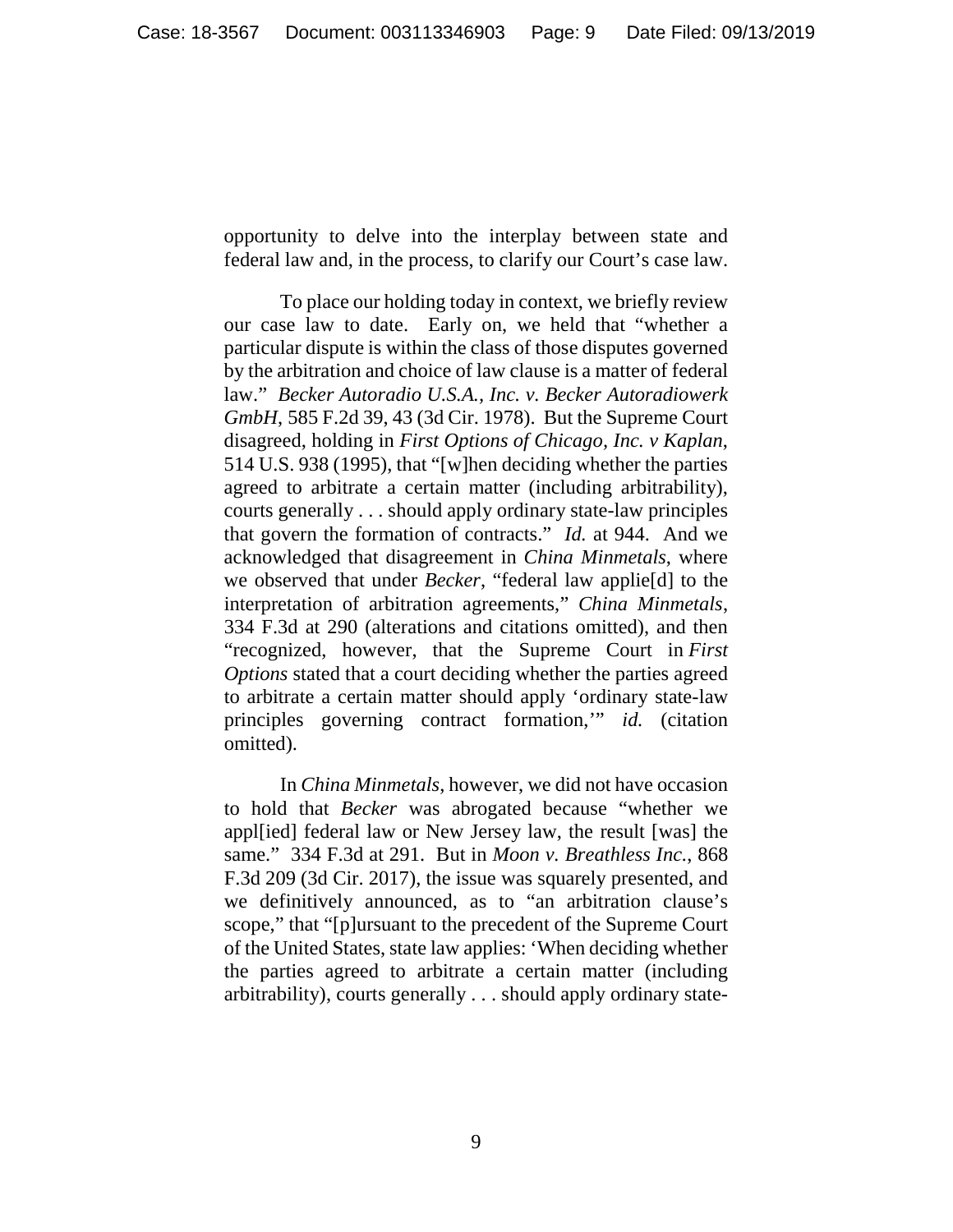law principles that govern the formation of contracts.'" *Id.* at 212–13 (quoting *First Options*, 514 U.S. at 944).

In the case before us today, notwithstanding *First Options* and *Moon*, J&J insists that an arbitration clause's scope "is a matter of federal law," so that the federal antitrust claims at issue here necessarily fall within the scope of the Agreement based on the federal presumption of arbitrability. J&J Br. 9 (emphasis omitted) (quoting *Century Indem.*, 584 F.3d at 524). J&J's argument is premised on *Century Indemnity*—an opinion issued between *China Minmetals* and *Moon*. There, although we ultimately concluded that the arbitration clause was broad enough to include the dispute at issue "with or without the [federal] presumption of arbitrability," *Century Indem*., 584 F.3d at 556, we also stated that "the determination of whether 'a particular dispute is within the class of those disputes governed by the arbitration clause . . . is a matter of federal law,'" *id.* at 524 (quoting *China Minmetals*¸ 334 F.3d at 290).

*Century Indemnity* is not controlling here for three reasons. First, as apparent, the language concerning the governance of federal law was ultimately dictum. It was also incomplete. The quoted language from *China Minmetals* was itself quoting *Becker*, and we proceeded to then acknowledge in the very next sentence that *Becker*'s approach was contrary to that taken by *First Options*. *Century Indem.*, 584 F.3d at 524 (quoting *China Minmetals*¸ 334 F.3d at 230 (quoting *First Options*, 514 U.S. at 944)). Yet *Century Indemnity* quoted only the first sentence and omitted the second. Whether an oversight or omission, we must pay heed to intervening Supreme Court precedent. *See Karns v. Shanahan*, 879 F.3d 504, 514–15 (3d Cir. 2018).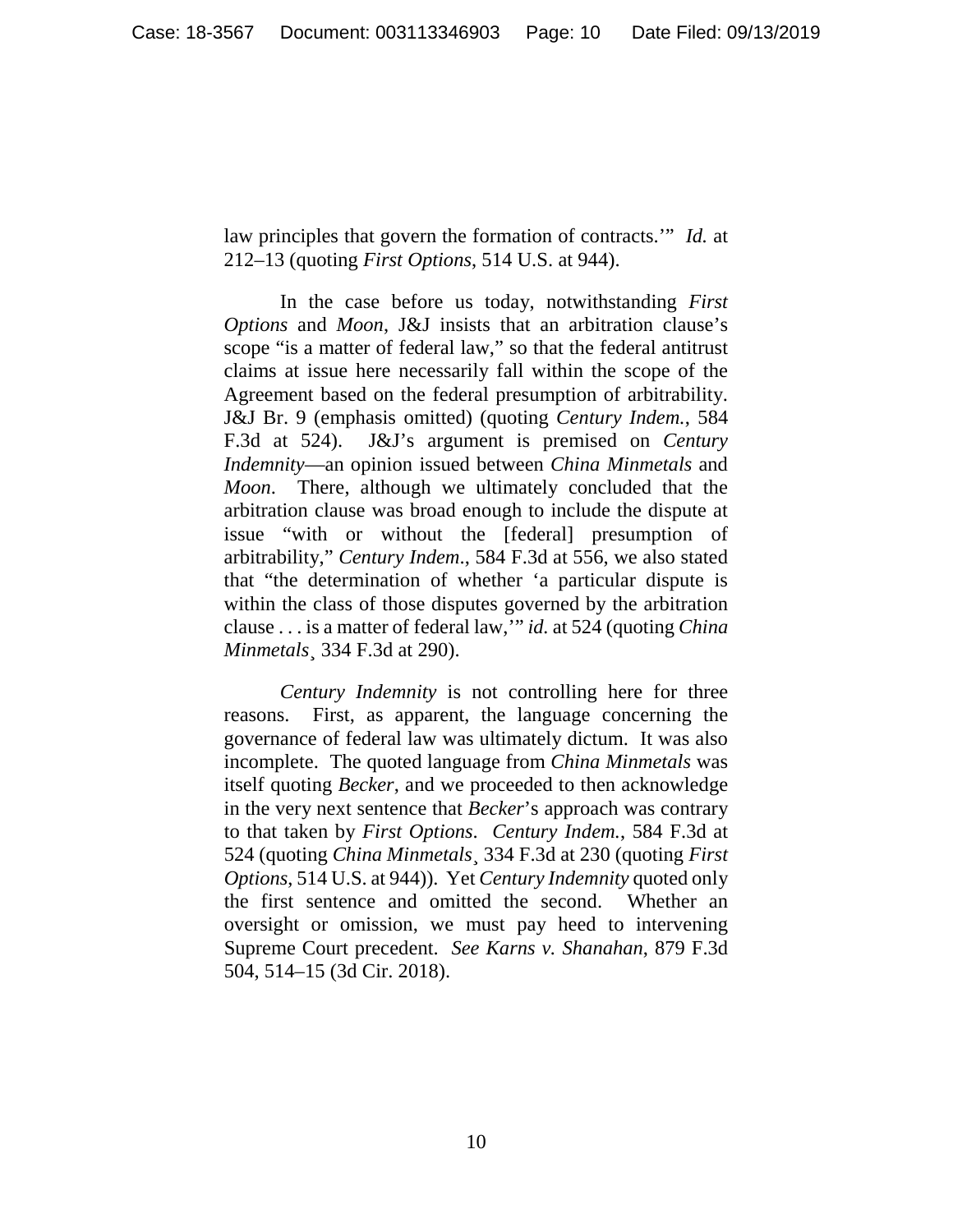Second, when the choice of state or federal law governing the scope of an arbitration clause *was* squarely before us in *Moon*, we held, relying on *First Options*, that "state law applies" and proceeded to apply it. *Moon*, 868 F.3d at 213. We are bound to follow our Circuit's precedent, so *Moon* is controlling. *See Karns*, 879 F.3d at 514 (quoting 3d Cir. I.O.P. 9.1).

Third, as we also recognized in *Moon*, "the precedent of the Supreme Court of the United States" has made clear that state law serves as the baseline for ascertaining an arbitration clause's scope, notwithstanding the fact that federal law may also, under certain circumstances, have a role to play. 868 F.3d at 212–13; *see Stolt-Nielsen S.A. v. AnimalFeeds Int'l Corp.*, 559 U.S. 662, 681 (2010) ("While the interpretation of an arbitration agreement is generally a matter of state law, the FAA imposes certain rules of fundamental importance, including the basic precept that arbitration is a matter of consent, not coercion." (internal quotation marks and citations omitted)); *Arthur Andersen LLP v. Carlisle*, 556 U.S. 624, 630 (2009) (holding that the FAA "creates substantive federal law . . . requiring courts to place [arbitration] agreements upon the same footing as other contracts," but that nothing in the FAA "purports to alter background principles of state contract law regarding the scope of [arbitration] agreements" (internal quotation marks citation omitted)).

So, what is the role of federal law in interpreting the scope of an arbitration agreement? As we noted in *Jaludi*, "in applying general state-law principles of contract interpretation to the interpretation of an arbitration agreement . . . due regard must be given to the federal policy favoring arbitration." 2019 WL 3558978, at \*7 (quoting *Volt Info. Scis.*, 489 U.S. at 475). Thus, the federal law favoring arbitration embodied in the FAA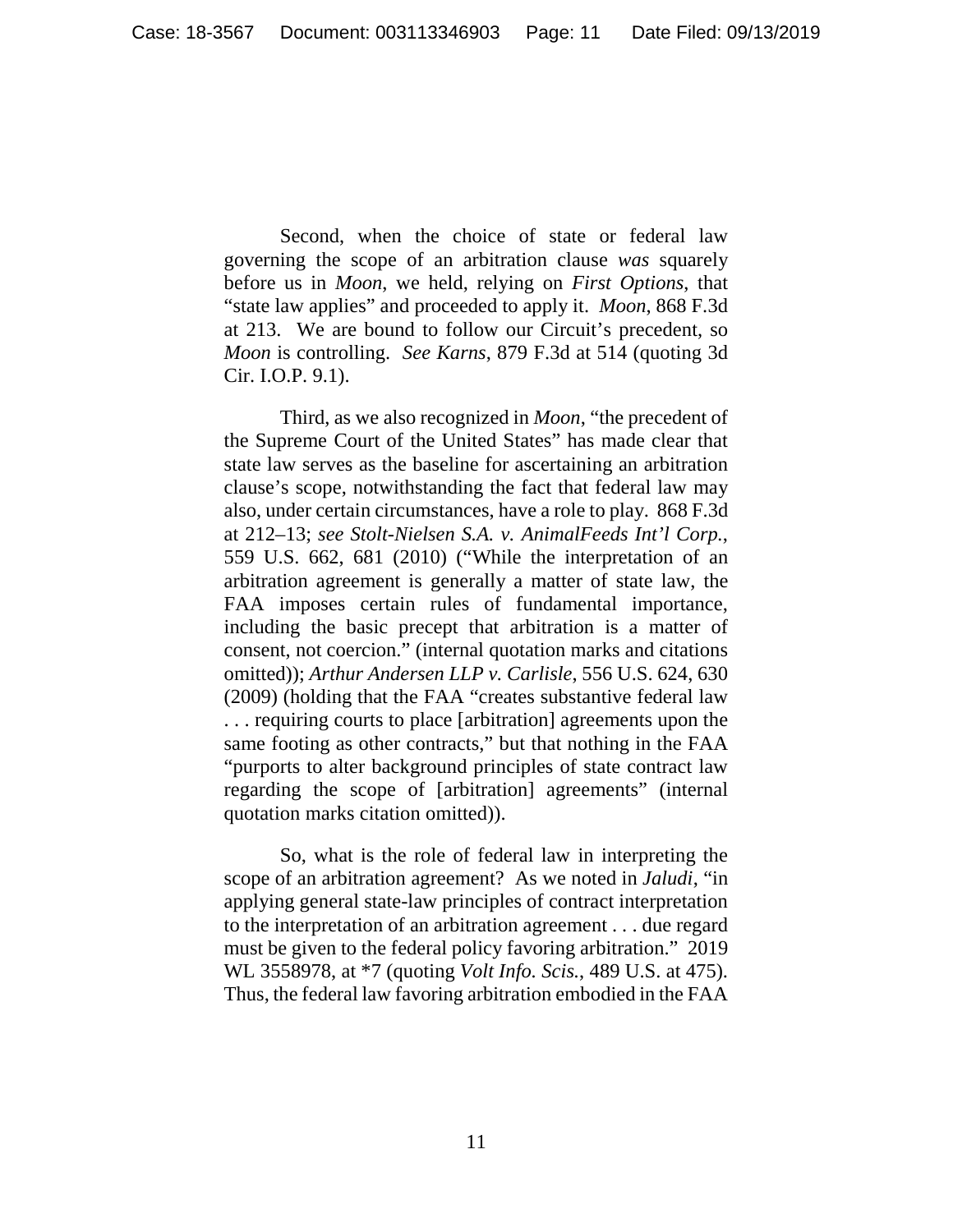"provides the default rule" where no state law definitively determines whether a given claim is inside or outside the scope of an arbitration agreement. *Lamps Plus*, 139 S. Ct. at 1418 (noting that the Supreme Court "ha[s] repeatedly held that ambiguities about the scope of an arbitration agreement must be resolved in favor of arbitration" (citations omitted)); *see White v. Sunoco, Inc.*, 870 F.3d 257, 262 (3d Cir. 2017) ("[T]he presumption of arbitrability applies only where an arbitration agreement is ambiguous about whether it covers the dispute at hand. Otherwise, the plain language of the contract holds." (citation omitted)). And certain general principles of federal law apply in resolving that ambiguity, *see, e.g.*, *Battaglia v. McKendry*, 233 F.3d 720, 725 (3d Cir. 2000) (noting that this presumption is "particularly applicable where the arbitration clause at issue is broad"), and enforcing arbitration agreements, *see, e.g.*, *Am. Express Co. v. Italian Colors Rest.*, 570 U.S. 228, 233 (2013) (noting that "courts must rigorously enforce arbitration agreements according to their terms (internal quotation marks and citation omitted)).

Additionally, federal law may also come into play by way of preemption. For example, federal law will preempt otherwise-applicable state law that would invalidate an agreement to arbitrate not simply by application of "generally applicable contract defenses, such as fraud, duress, or unconscionability," *AT&T Mobility LLC v. Concepcion*, 563 U.S. 333, 339 (2011) (quoting *Doctor's Assocs., Inc*. *v. Casarotto*, 517 U.S. 681, 687 (1996)), but rather because it violates the FAA's so-called "equal-treatment principle"—that is, if it "appl[ies] only to arbitration or [] derive[s] [its] meaning from the fact that an agreement to arbitrate is at issue," *Kindred Nursing Ctrs. Ltd. P'ship v. Clark*, 137 S. Ct. 1421, 1426 (2017) (citation omitted). And just this past term, the Supreme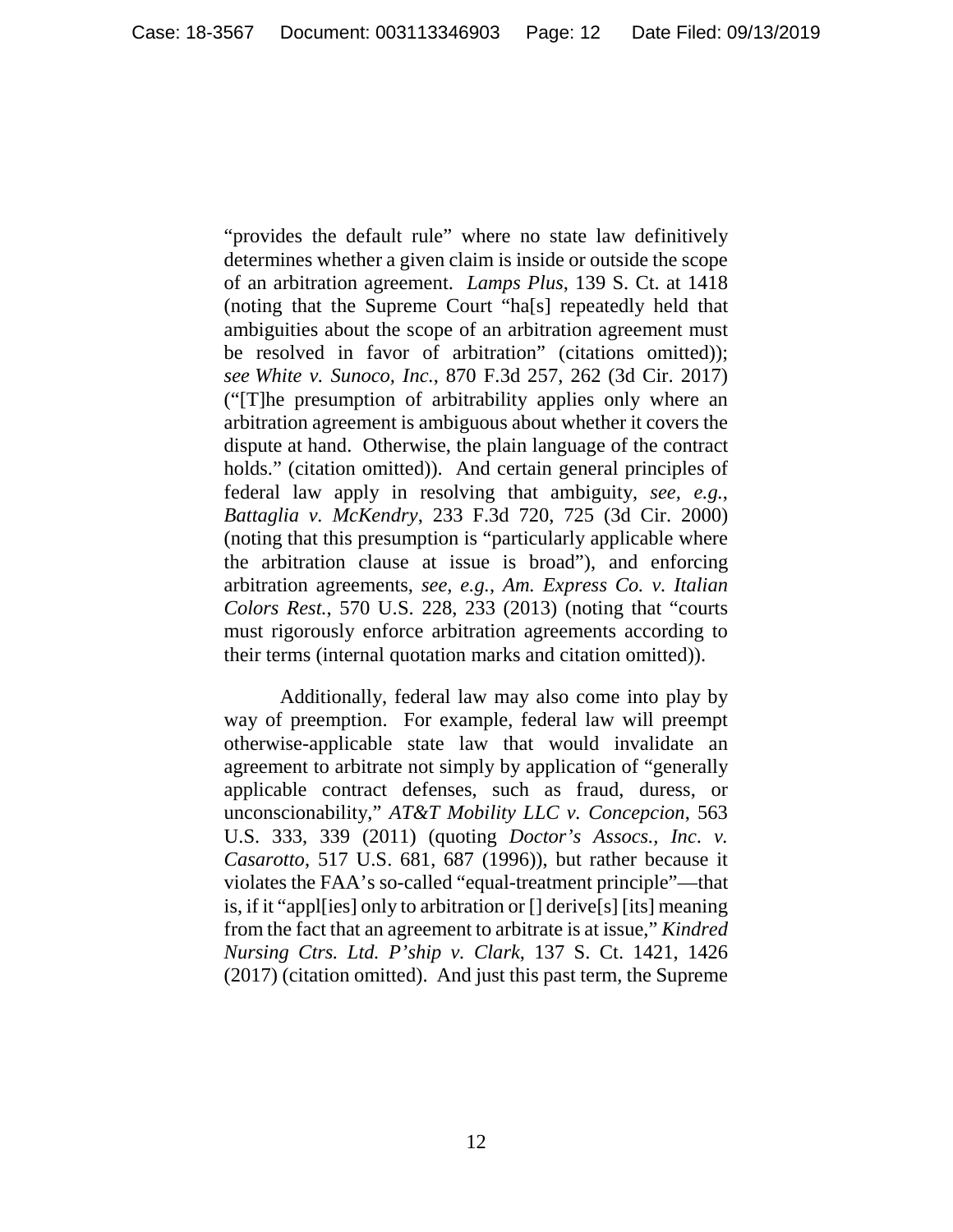Court held that a state law rule of *contra proferentem* was preempted to the extent it was used to construe an agreement to arbitrate claims on a classwide basis and, thus, to the extent it "stands as an obstacle to the accomplishment and execution of the full purposes and objectives of the FAA." *Lamps Plus*, 139 S. Ct. at 1416 (internal quotation marks omitted) (quoting *Concepcion*, 563 U.S. at 352); *accord Stone v. Doerge*, 328 F.3d 343, 345 (7th Cir. 2003) (Easterbrook, J.) (explaining that while "most interpretive disputes must be resolved under state law," federal law "does affect . . . the extent to which state law may specify special rules for arbitration: any rule of state law disfavoring or prohibiting arbitration for a class of transactions is preempted" (citation omitted)).

In sum, while federal law may tip the scales in favor of arbitration where state interpretive principles do not dictate a clear outcome, *see, e.g.*, *White*, 870 F.3d at 262, may displace state law through preemption, *see, e.g.*, *Lamps Plus*, 139 S. Ct. at 1416, or may inform the interpretive analysis in other ways, *see, e.g.*, *Battaglia*, 233 F.3d at 725; *Am. Express*, 570 U.S. at 233, applicable state law governs the scope of an arbitration clause—as it would any other contractual provision—in the first instance. [4](#page-12-0) We therefore turn to the question of the scope

<span id="page-12-0"></span><sup>4</sup> Indeed, it would not be practicable, as J&J posits, to apply state law when it comes to the enforceability or validity of an arbitration provision (i.e. at step one), but to exclusively apply federal law when it comes to interpreting the provision's scope (i.e. step two), particularly given how easily arguments pertaining to scope can be repackaged in terms of enforceability. *See* Oral Argument at 33:52-34:41 (RDC arguing that, whether viewed as a question of enforceability or scope, "we end up in the same place" because "if this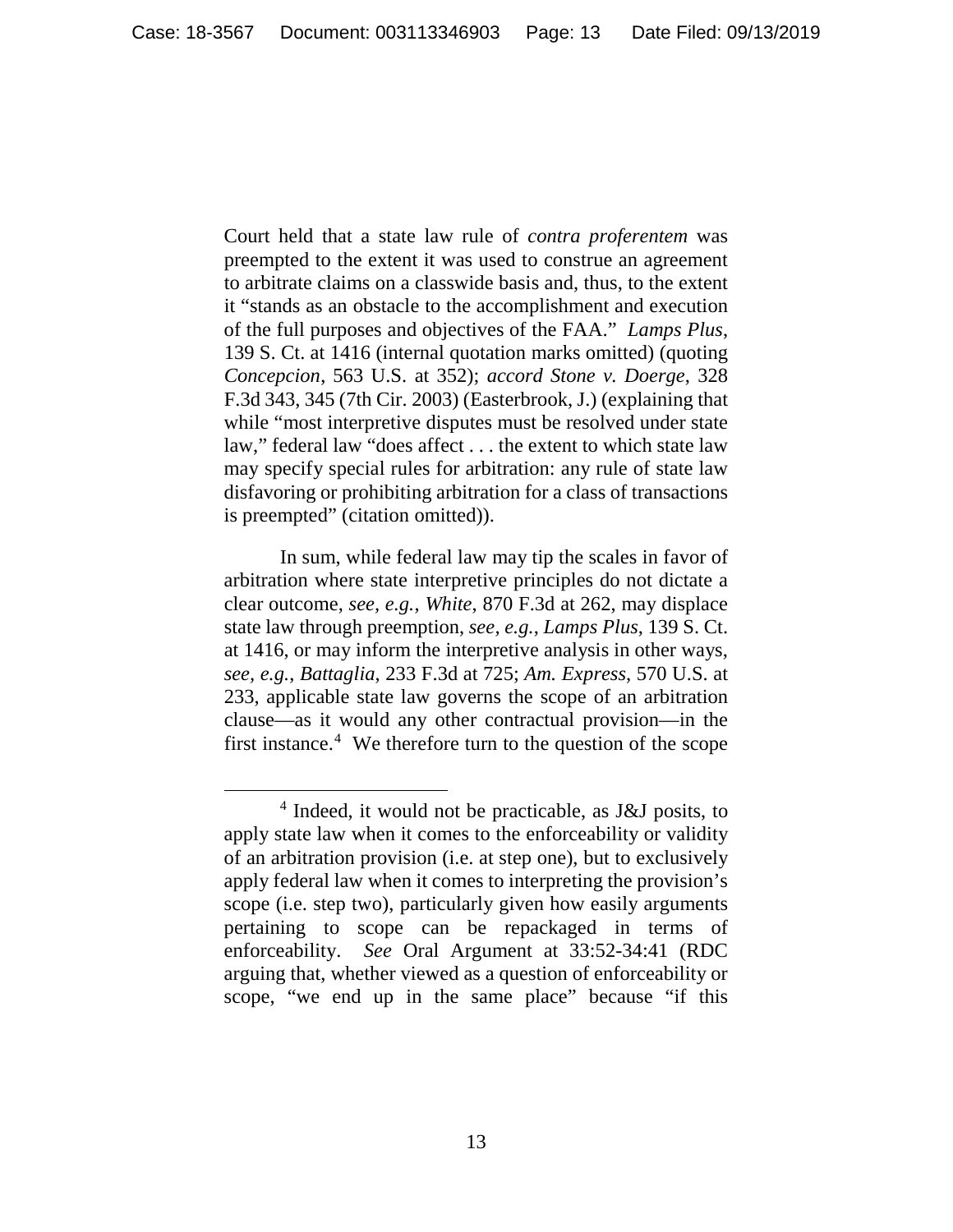of the arbitration clause before us, looking to the applicable state law—that of New Jersey.[5](#page-13-0)

# **B. The Scope of the Agreement's Arbitration Clause**

When it comes to ascertaining the scope of an arbitration provision, New Jersey "[c]ourts have generally read the terms 'arising out of' or 'relating to' [in] a contract as indicative of an 'extremely broad' agreement to arbitrate any dispute relating in any way to the contract." *Curtis v. Cellco P'ship*, 992 A.2d 795, 802 (N.J. Super. Ct. App. Div. 2010) (alterations in original) (citations omitted). "Such broad clauses have been construed to require arbitration of any dispute between the contracting parties that is connected in any way with their contract." *Id.* (citations omitted).

Consistent with that approach, the New Jersey Appellate Division has held that the phrase "[a]ny other unresolved disputes arising out of this Agreement" encompasses antitrust claims challenging allegedly

 $\overline{\phantom{a}}$ 

agreement is construed to cover our antitrust claims, it is unenforceable").

<span id="page-13-0"></span> $<sup>5</sup>$  The Agreement states only that "the arbitrator" (e.g.,</sup> not the courts) "must interpret any dispute arising out of or relating to this agreement in accordance with the laws of New Jersey," JA 188, and does not make explicit that the law of New Jersey governs interpretation of the contract generally. Nonetheless, as the parties proceed on that assumption, so do we. *See Moon*, 868 F.3d at 213 (assuming without deciding that the state law on which the parties agreed applied to the interpretation of an arbitration clause).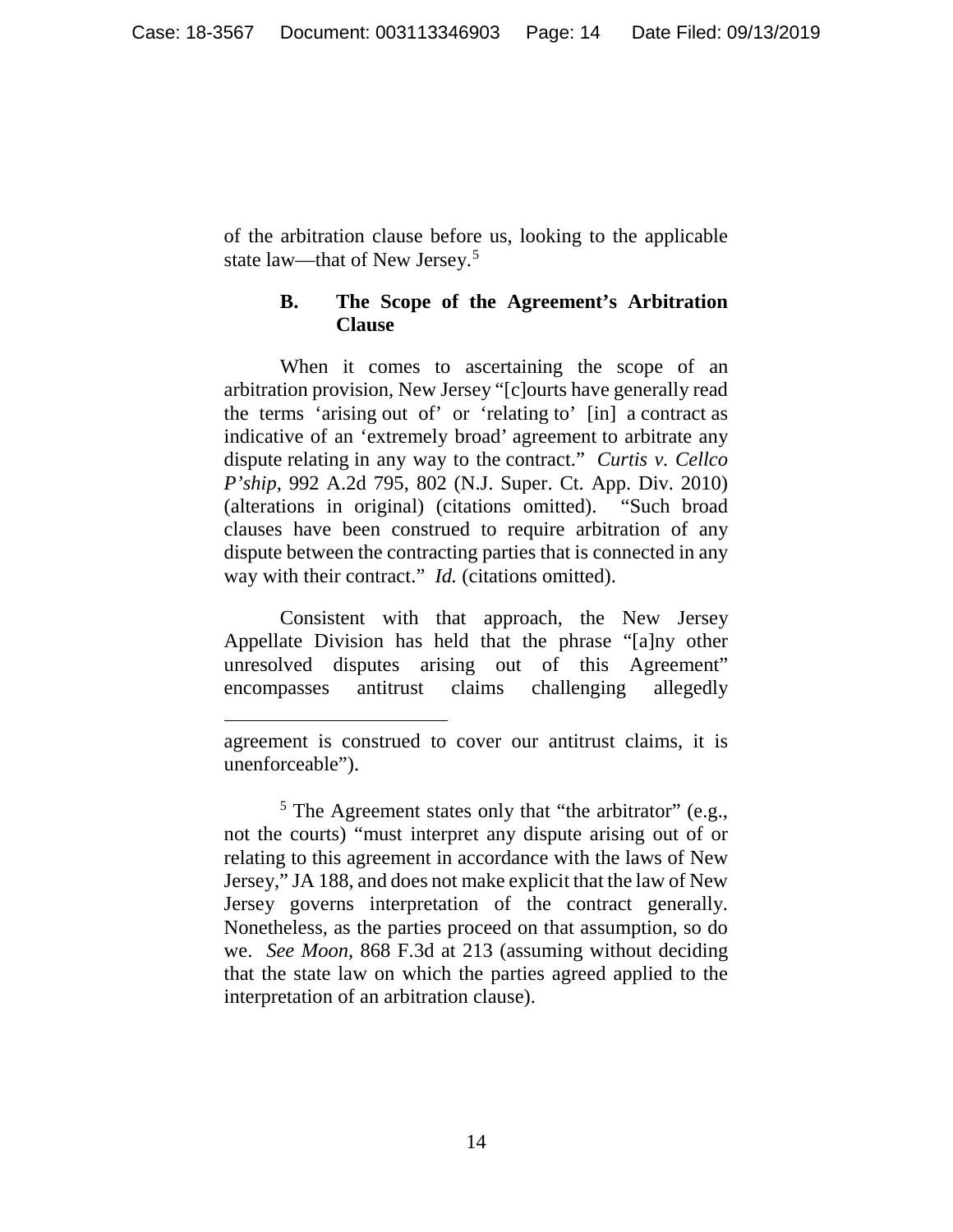anticompetitive conduct that resulted in overcharges based on the underlying contract. *EPIX Holdings Corp. v. Marsh & McLennan Cos.*, 982 A*.*2d 1194, 1199, 1204 (N.J. Super. Ct. App. Div. 2009), *overruled in part on other grounds by Hirsch v. Amper Fin. Servs.*, 71 A.3d 849 (N.J. 2013). Relying on the Second Circuit's similar reasoning in *JLM Indus*., *Inc. v. Stolt– Nielsen, S.A.*, 387 F*.*3d 163, 178 (2d Cir. 2004), the Appellate Division explained that "the claims the . . . defendants seek to arbitrate not only 'arise out of', but are undeniably intertwined with the contract . . . since it is the fact of [plaintiff's] entry into the contract containing the allegedly inflated price and other oppressive terms that gives rise to the claimed injury." *EPIX Holdings Corp.*, 982 A.2d at 1207. And on that basis, the court found it "difficult to conceive how plaintiff could maintain its claim for damages without reference to, and reliance upon, the underlying contract." *Id.*; *see Pop Test Cortisol, LLC v. Merck & Co., Inc.*, A-5403-12T4, 2014 WL 1660605, at \*1, \*6 (N.J. Super. Ct. App. Div. Apr. 28, 2014) (applying *EPIX* and holding that an arbitration provision applying to "[a]ll disputes arising out of or relating to this Agreement" encompassed state statutory claims and federal RICO claims).

That reasoning applies equally here, where the gravamen of RDC's complaint is that J&J's anticompetitive Plan "enabled [it] to sell its branded Remicade infliximab product at artificially inflated prices," JA 132, and the only "inflated price[]" that could have caused RDC's injury was the price it paid J&J for Remicade, i.e., the WAC or list price provided in the Agreement, JA 172. Thus, RDC's antitrust claims are "undeniably intertwined" with the Agreement because "it is the fact of [RDC's] entry into the [Agreement] containing the allegedly inflated price . . . that gives rise to the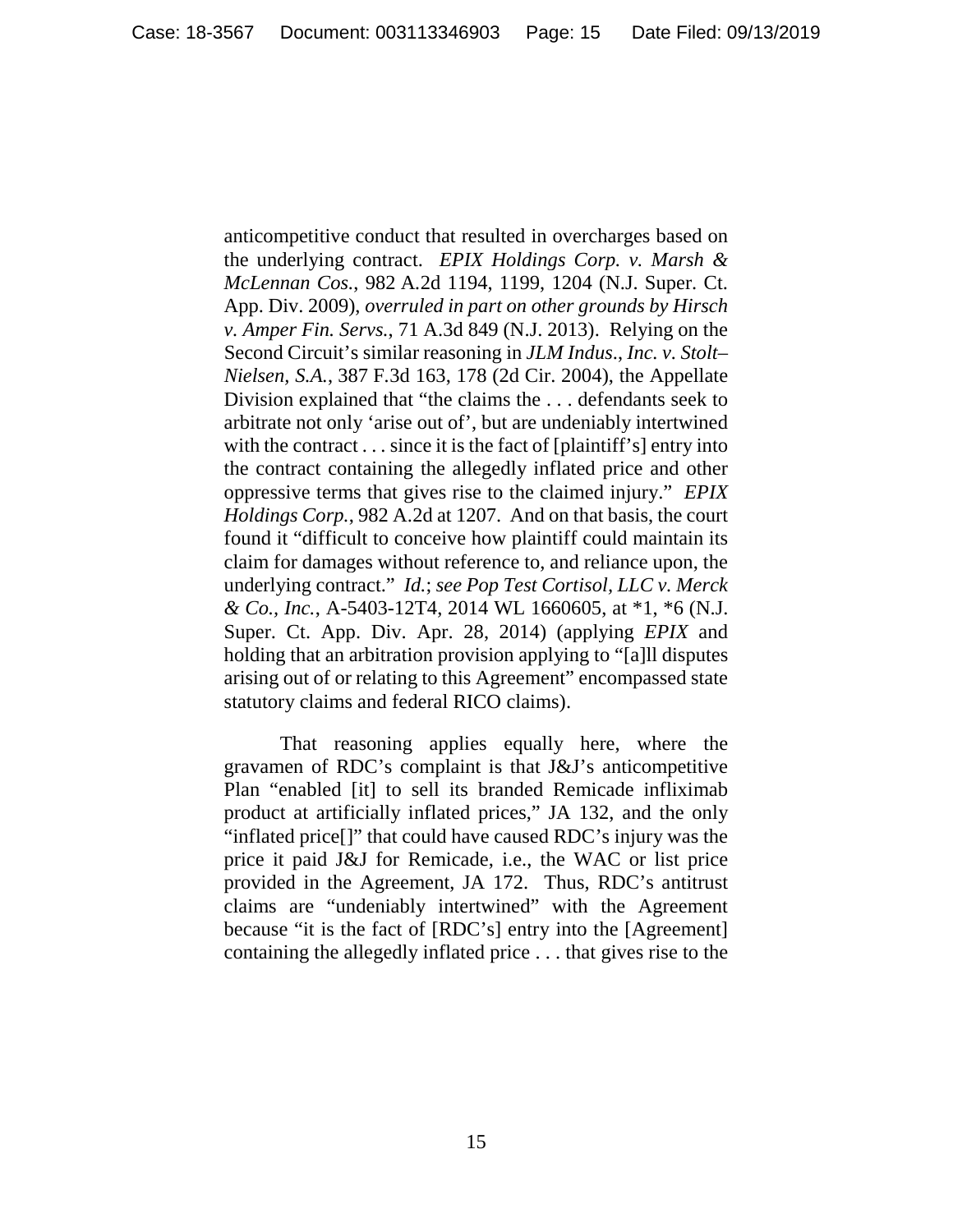claimed injury."[6](#page-15-0) *EPIX Holdings Corp.*, 982 A.2d at 1207; *see also JLM Indus., Inc.*, 387 F.3d at 173, 176 (holding antitrust claims "aris[e] out of" contracts where the "central factual allegations of the complaint" involve "a core issue of the contracts between the parties—allegations that the price terms set forth in those contracts have been artificially inflated as a result of the [anticompetitive conduct]" of the defendants); *S+L+H S.p.A. v. Miller–St. Nazianz, Inc*., 988 F.2d 1518, 1524 (7th Cir. 1993) (observing that a claim "that draws its very essence from the fact of and performance under the [Agreement] in question . . . necessarily is a claim that arises out of and relates to the Agreement" (first alteration in original) (internal quotation marks omitted)).

RDC contends that ascertaining the scope of the arbitration clause by considering whether "the claim[s] would not exist" except for the Agreement, RDC. Br. 36, contravenes this Court's recent admonition against "equat[ing] the meaning of 'arising out of' with the concept of but-for causation,"

<span id="page-15-0"></span><sup>6</sup> J&J also argues that two later provisions in the "Dispute Resolution" section expand the universe of arbitrable issues beyond those "arising out of or related to" the Agreement: namely, portions of subsection (d) providing that "EACH PARTY IRREVOCABLY WAIVES ITS RIGHT TO TRIAL OF ANY ISSUE BY JURY," and limiting an arbitrator's award of enhanced damages, interest, or attorneys' fees "EXCEPT AS MAY BE REQUIRED BY STATUTE." J&J Br. 19 (quoting JA 188). The District Court rejected that argument, explaining that the structure of the "Dispute Resolution" section indicates that those provisions refer only to "claims otherwise encompassed by [subsection (a)]," *In re Remicade Antitrust Litig.*, 2018 WL 5314775, at \*5, and we agree.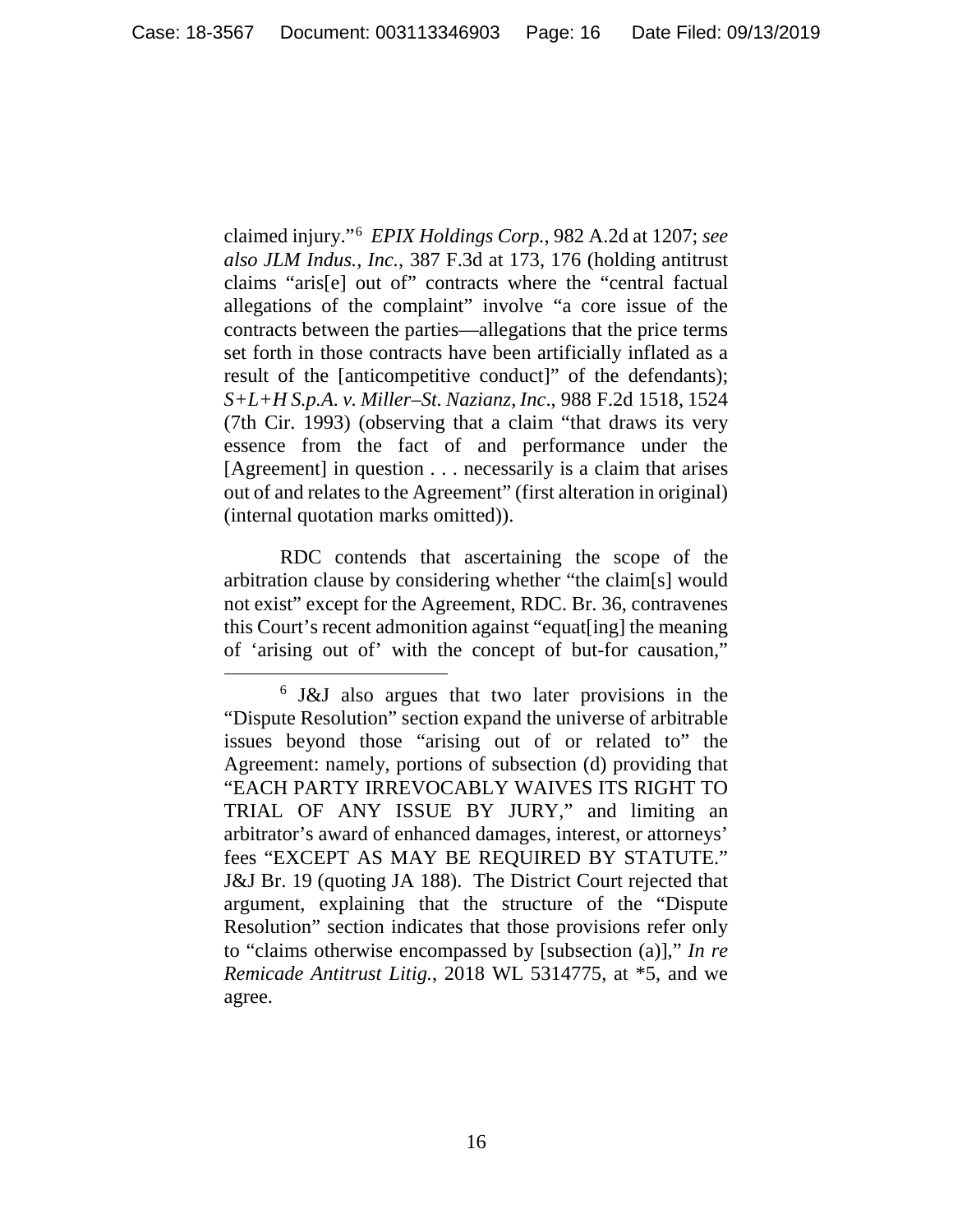*Reading Health Sys. v. Bear Stearns & Co.*, 900 F.3d 87, 100 n.59 (3d Cir. 2018) (quoting *Omron Healthcare, Inc. v. Maclaren Exports Ltd.*, 28 F.3d 600, 602 (7th Cir. 1994) ("'Arising out of' and 'arising under' are familiar phrases, and courts have resisted the siren call of collapsing them to but-for causation.")). But we are not swayed by the fact that RDC's antitrust claims could not exist but-for the Agreement; what is dispositive is that they cannot be adjudicated without "reference to, and reliance upon," it. [7](#page-16-0) *EPIX Holdings Corp.*, 982 A.2d at 1207.

And even if RDC's inevitable reliance on the Agreement to prove injury were not enough to render its claims "arising out of" the Agreement, they need only "relat[e] in any way to the [Agreement]" to be "related to" it. *Curtis*, 992 A.2d at 802 (citation omitted). "An arbitration provision covering claims 'relating to' a contract is broader than one which covers claims merely arising out of a contract." *Yale Materials Handling Corp. v. White Storage & Retrieval Sys., Inc.*, 573

<span id="page-16-0"></span> $7$  By contrast, many of the cases on which RDC relies (none of which are binding on this Court) involve antitrust claims that the court could "resolve . . . *without reference to* the agreement containing the arbitration clause." *NCR Corp. v. Korala Assocs., Ltd.*, 512 F.3d 807, 814 (6th Cir. 2008) (emphasis added); *see also AlliedSignal, Inc. v. B.F. Goodrich Co.*, 183 F.3d 568, 573 (7th Cir. 1999) (holding that antitrust claims alleging supracompetitive prices were not arbitrable because the underlying contract, "though it d[id] provide for shared information and cooperation, d[id] not regulate the price [defendant] may charge"). In any event, to the extent there may be tension between those holdings and that of the Second Circuit in *JLM*, New Jersey courts to date have embraced the latter. *See EPIX Holdings Corp.*, 982 A.2d at 1207.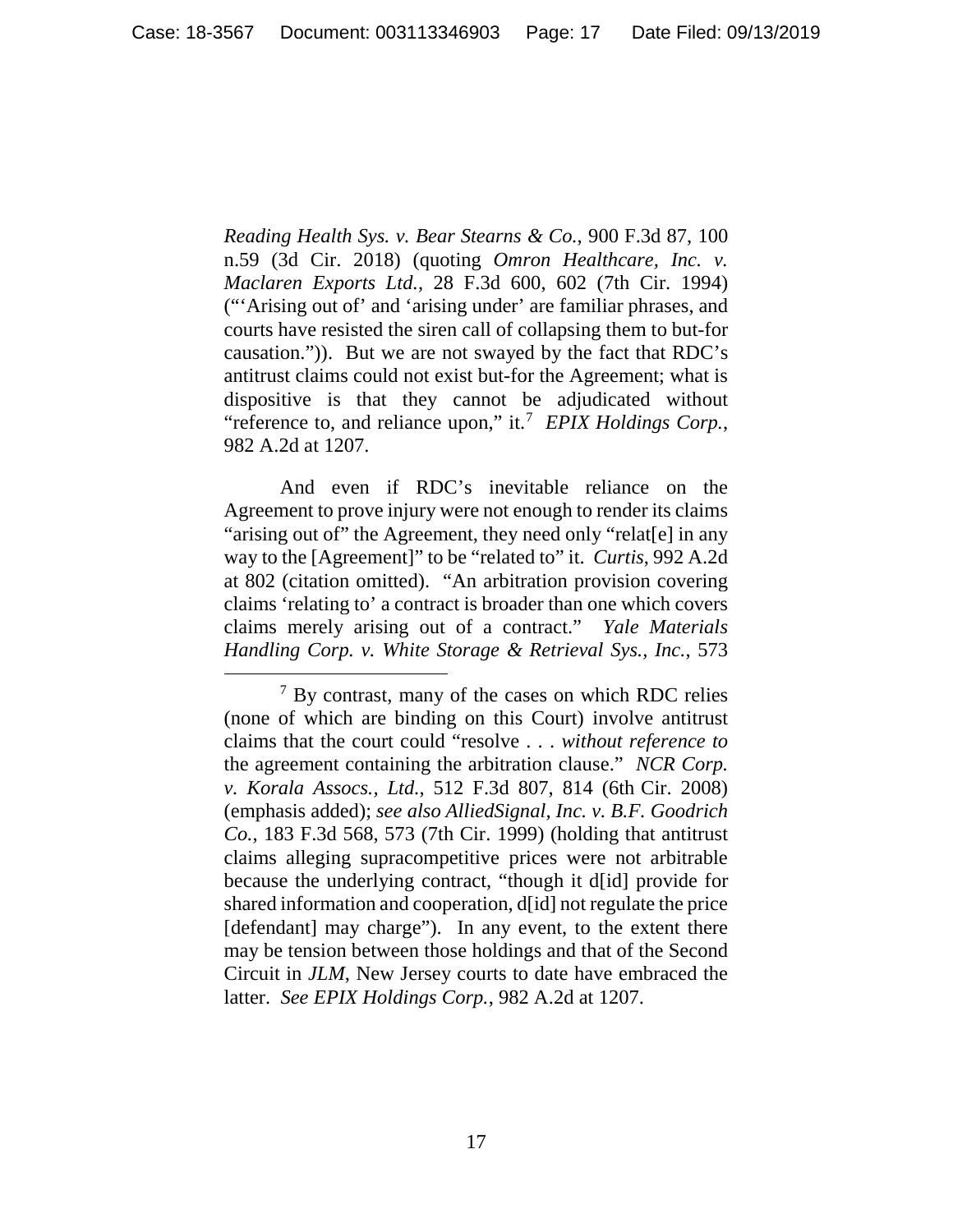A.2d 484, 486 (N.J. Super. Ct. App. Div. 1990) (citation omitted). New Jersey courts have interpreted the term "relating to" in the arbitration clause context to be "extremely broad," *Angrisani v. Fin. Tech. Ventures, L.P.*, 952 A.2d 1140, 1146 (N.J. Super. Ct. App. Div. 2008), which we understand to mean—as we have held in the forum selection clause context—that a claim need only have "some 'logical or causal connection'" to the agreement to be related to it, *John Wyeth & Bro. Ltd v. Cigna Int'l Corp.*, 119 F.3d 1070, 1074 (3d Cir. 1997) (quoting *Webster's Third New International Dictionary* 1916 (1971)). Here, we have no difficulty finding that RDC's antitrust claims "relate to" the Agreement, which sets the drug prices and governs the commercial relationship between the parties.

RDC argues, in the alternative, that even if the arbitration provision is broad enough to encompass RDC's antitrust claims, the claims are nonetheless outside the scope of the Agreement because the provision fails to comply with New Jersey's rule of contractual interpretation requiring waivers of constitutional or statutory rights to be stated "clearly and unambiguously." *Atalese v. U.S. Legal Servs. Grp.*, 99 A.3d 306, 309 (N.J. 2014). Underlying New Jersey's rule is the notion that agreements to arbitrate, "like any other contract, must be the product of mutual assent," *id.* at 312–13 (internal quotation marks and citation omitted), and because "an average member of the public may not know—without some explanatory comment—that arbitration is a substitute for the right to have one's claim adjudicated in a court of law," *id.* at 313, arbitration clauses will not be construed to encompass constitutional or statutory rights absent some "concrete manifestation" of the intention to do so, *Garfinkel v. Morristown Obstetrics & Gynecology Assocs.*, 773 A.2d 665,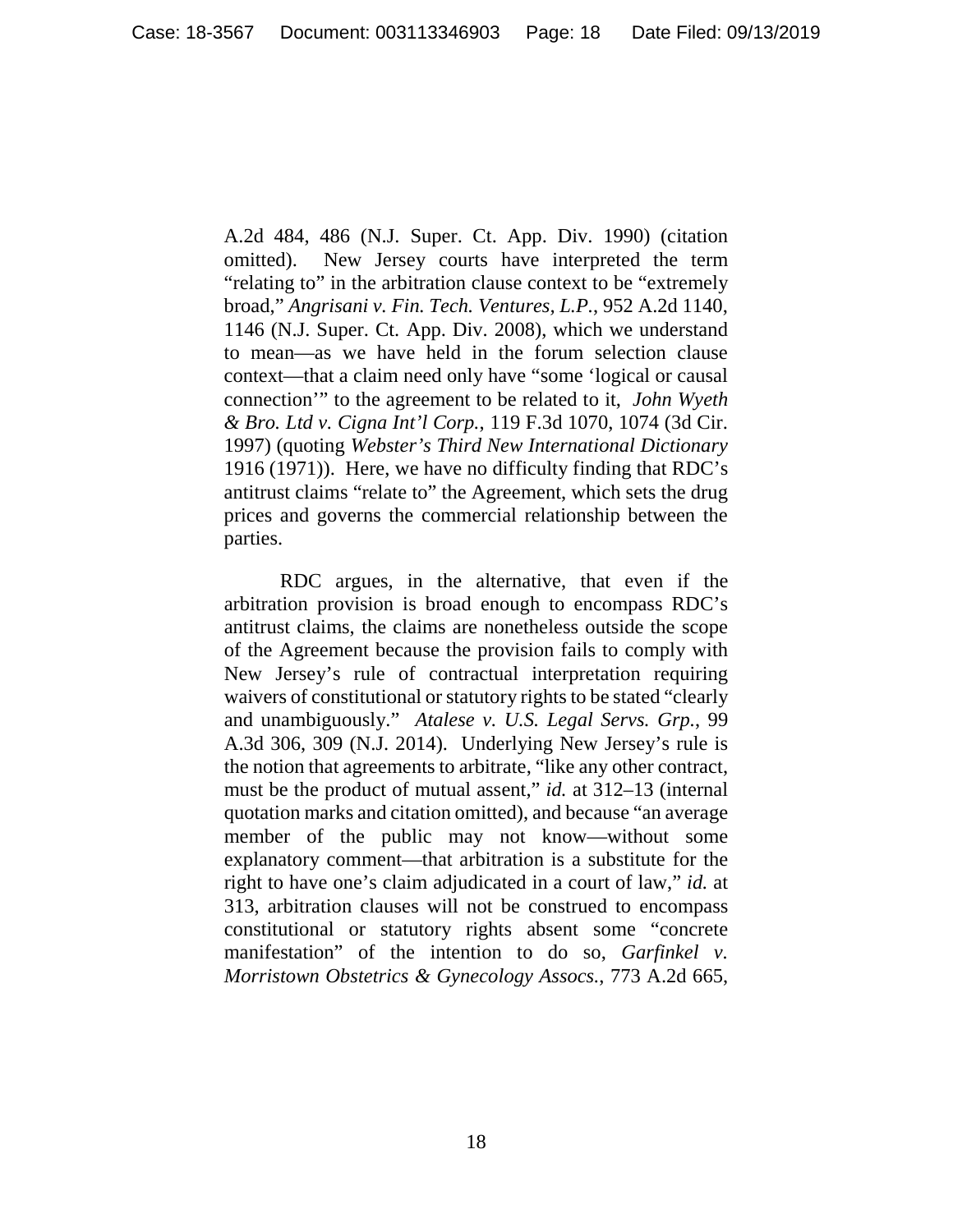672 (N.J. 2001); *see Moon*, 868 F.3d at 214–15 (interpreting the rule as requiring an arbitration clause to contain three components: "First, it must identify the general substantive area that the arbitration clause covers"; "Second, it must reference the types of claims waived by the provision"; "Third, it must explain the difference between arbitration and litigation").

While the New Jersey Supreme Court has not definitively resolved the scope of the rule, it has applied it thus far only in the context of employment and consumer contracts. *See Kernahan v. Home Warranty Adm'r of Fla., Inc.*, 199 A.3d 766, 784 (N.J. 2019) (consumer); *Atalese*, 99 A.3d at 312–13 (N.J. 2014) (consumer); *Martindale v. Sandvik, Inc.*, 800 A.2d 872, 883 (N.J. 2002) (employment); *Garfinkel*, 773 A.2d at 665 (employment); *see also Moon*, 868 F.3d at 214–15 (employment). Moreover, in its most recent discussion of the rule, the New Jersey Supreme Court emphasized that "the consumer context of the contract [in *Atalese*] mattered," *Kernahan*, 199 A.3d at 777, and that the "twin concerns" animating its application of the rule there were that (1) "a consumer is not necessarily versed in the meaning of lawimbued terminology about procedures tucked into form contracts" (as opposed to "individually negotiated" ones), and that (2) "plain language explanations of consequences had been required in contract cases in numerous other settings where a person would not be presumed to understand that what was being agreed to constituted a waiver of a constitutional or statutory right," *id*. Neither concern applies to J&J and RDC's Agreement.

Even before *Kernahan*'s strong intimation that the rule applies only where the parties have unequal bargaining power and levels of sophistication—as in the employment and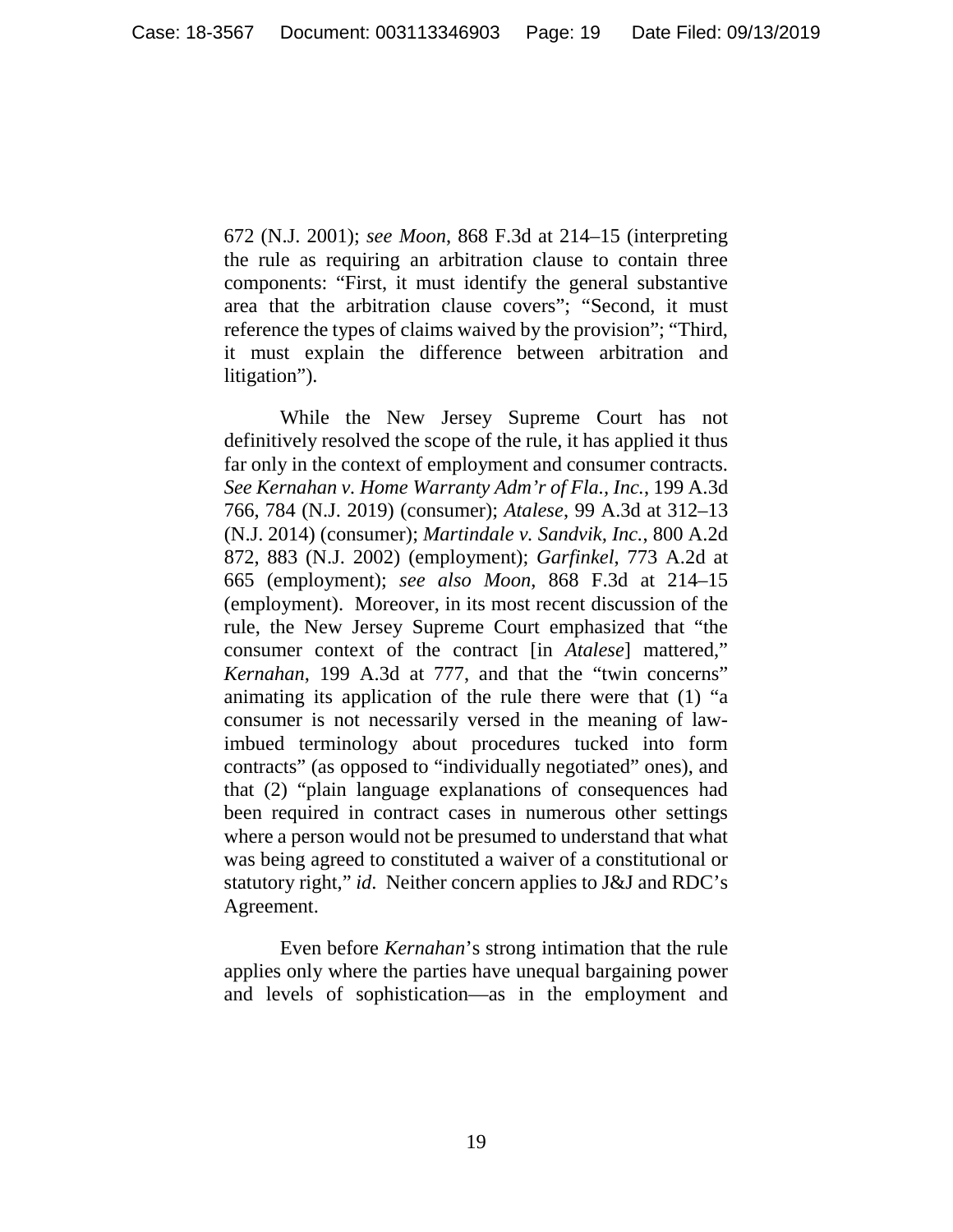consumer contexts—the New Jersey Appellate Division has held on several occasions that the rule "d[oes] not extend . . . to commercial contracts," i.e., contracts that resulted "from a lengthy negotiation process" and where no party was an "average member<sup>[]</sup> of the public."<sup>[8](#page-19-0)</sup> Victory Entm't, Inc. v. *Schibell*, No. A-3388-16T2, 2018 WL 3059696, at \*8 (N.J. Super. Ct. App. Div. June 21, 2018) (citation omitted); *see also Columbus Circle N.J., LLC v. Island Constr. Co.*, No. A-1907- 15T1, 2017 WL 958489, at \*3 (N.J. Super. Ct. App. Div. Mar. 13, 2017) (rejecting application of *Atalese* to the contract at issue, which was not "a consumer contract of adhesion where [one party] . . . possessed superior bargaining power and was the more sophisticated party" (alteration in original) (citation omitted)); *Gastelu v. Martin*, No. A-0049-14T2, 2014 WL 10044913, at \*6 & n.4 (N.J. Super. Ct. App. Div. July 9, 2015) ("Parties to a commercial contract can express their intention to arbitrate their disputes rather than litigate them in court, without employing any special language . . . . In the present case . . . we are dealing with commercial business transaction [sic] and, therefore, the standard is not as stringent [as the one put forward in *Atalese*].").

Here, there is no dispute that the Agreement is a commercial contract or that both J&J and RDC are "highly sophisticated participant[s] in the pharmaceutical market," J&J Br. 27, as opposed to "average member[s] of the public," *Atalese*, 99 A.3d at 312. Taking into account the illustrative

<span id="page-19-0"></span><sup>8</sup> Where an unanswered question of New Jersey law requires us to "predict how the Supreme Court of [New Jersey] would decide the question," we give "due regard" to decisions of the intermediate appellate courts. *Specialty Surfaces Int'l, Inc. v. Cont'l Cas. Co.*, 609 F.3d 223, 237 (3d Cir. 2010) (citation omitted).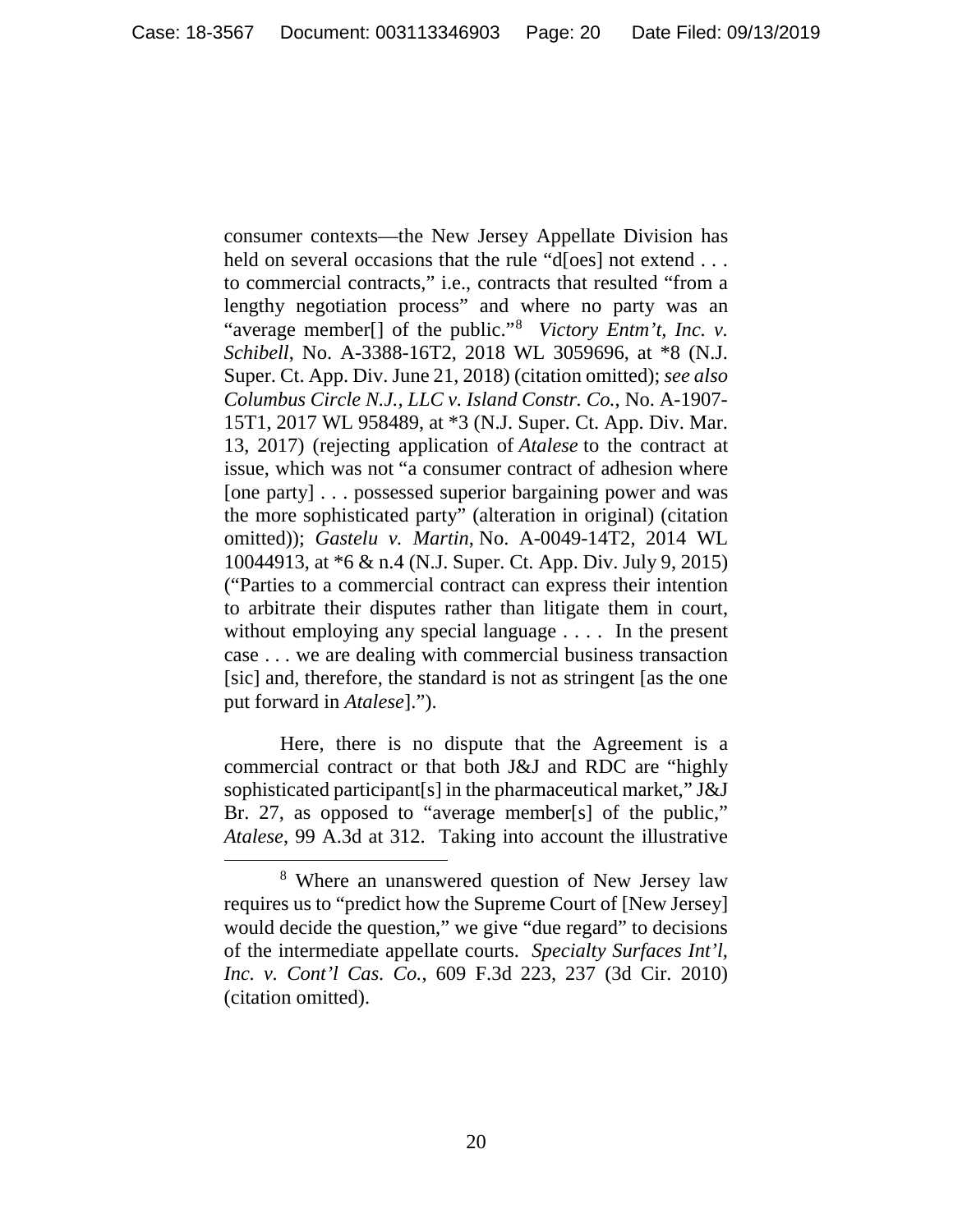statements in *Kernahan*, and affording "due regard" to the decisions of the intermediate appellate courts declining to extend the rule to commercial contracts, *Specialty Surfaces*, 609 F.3d at 237, we conclude that the rule does not apply to the Agreement between J&J and RDC in any event, and thus does not narrow the scope of the arbitration provision.

Because we conclude that the rule does not apply here, we need not address whether the Agreement's arbitration clause satisfies it or, if it does not, whether notwithstanding the New Jersey Supreme Court's statement in *Atalese* that the rule is "not specific to arbitration provisions," 99 A.3d at 313, it would be preempted—either because it is "too tailor-made to arbitration agreements . . . to survive the FAA's edict against singling out those contracts for disfavored treatment," *Kindred Nursing Ctrs.*, 137 S. Ct. at 1427, or because it "interferes with fundamental attributes of arbitration," *Lamps Plus*, 139 S. Ct. at  $1418.9$  $1418.9$ 

 $\overline{\phantom{a}}$ 

<span id="page-20-0"></span><sup>9</sup> We note that the New Jersey Supreme Court may address this issue in *Skuse v. Pfizer, Inc.*, 202 A.3d 1 (N.J. Super. Ct. App. Div. 2019), *certif. granted*, C-922 Sept. Term 2018, 2019 WL 2403144 (N.J. June 3, 2019); *see also Kernahan*, 199 A.3d at 786 (Albin, J., concurring) (explaining that New Jersey requires "that an arbitration clause must simply explain to the average consumer what it forecloses ... [and] do[es] not discriminate against an arbitration agreement by requiring it to [explain its purpose]"); *Atalese*, 99 A.3d at 313–14 (giving examples of the New Jersey "clear and unmistakable" requirement being applied in various nonarbitration contexts).